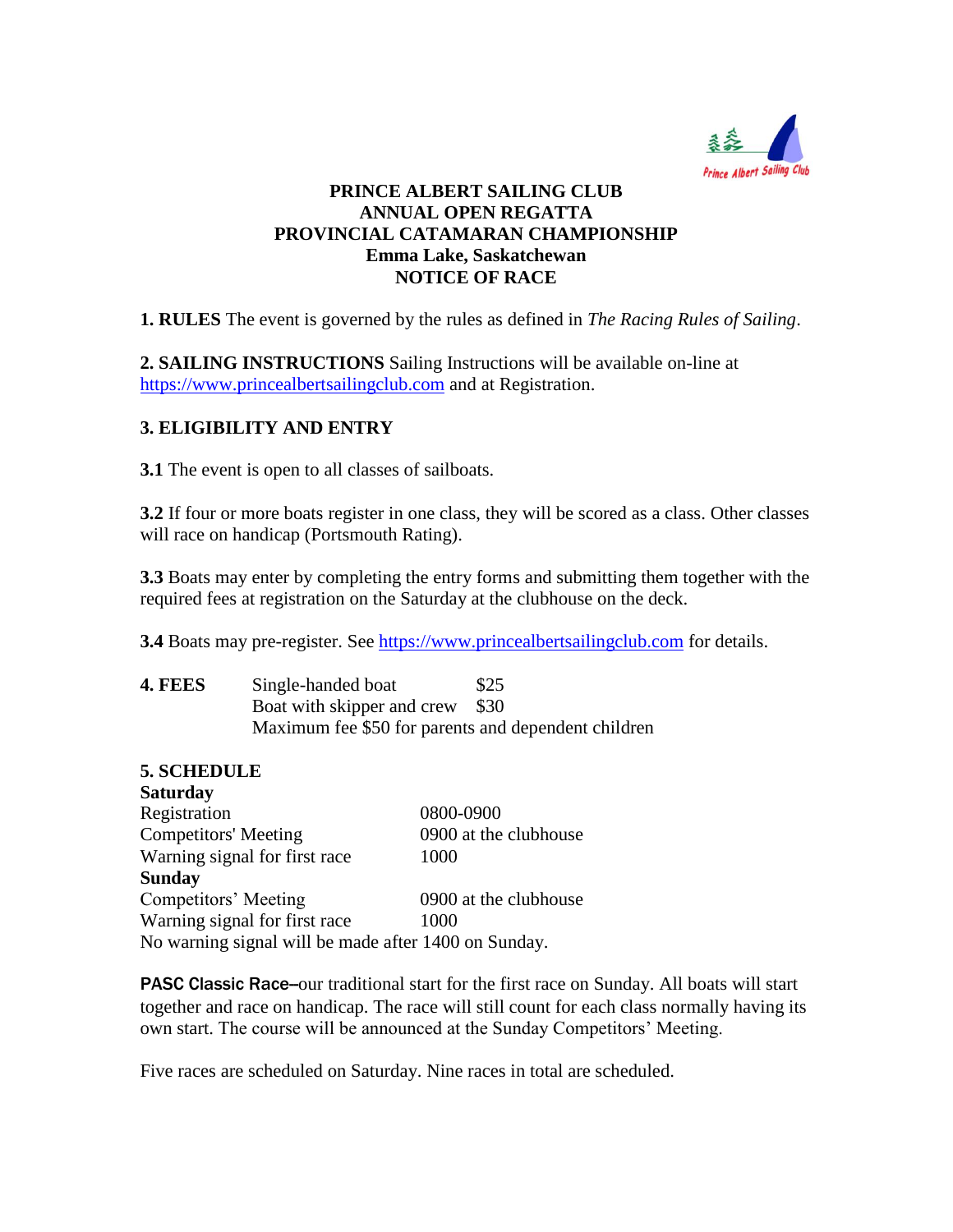### **6. SCORING**

One race is required to be completed to constitute a series.

When fewer than five races have been completed, a boat's series score will be the total of her race scores.

When five races or more have been completed, a boat's series score will be the total of her race scores excluding her worst score.

**7. SAFETY** Approved PFDs or life jackets must be worn at all times while on the water. A boat may not protest another boat for breaking this rule. This changes RRS 60.1(a).

**8. RISK STATEMENT** RRS 3 states: 'The responsibility for a boat's decision to participate in a race or to continue to race is hers alone.' By participating in this event each competitor agrees and acknowledges that sailing is a potentially dangerous activity with inherent risks. These risks include strong winds and rough seas, sudden changes in weather, failure of equipment, boat handling errors, poor seamanship by other boats, loss of balance on an unstable platform and fatigue resulting in increased risk of injury. Inherent in the sport of sailing is the risk of permanent, catastrophic injury or death by drowning, trauma, hypothermia or other causes.

**9. INSURANCE** Each participant is responsible to ensure that he/she is covered by valid liability insurance.

**10. PRIZES** Sunday, as soon as possible after the last race. L&O trophy for PA Classic  $1<sup>st</sup>$  race Sunday;  $1<sup>st</sup>$ ,  $2<sup>nd</sup>$ ,  $3<sup>rd</sup>$  in each class (4 boats or more registered); Provincial Catamaran Championship.

# **11. FURTHER INFORMATION**

| <b>Paul Ross</b>      | 306-922-0427 | Paul.Ross@saskhealthauthority.ca |
|-----------------------|--------------|----------------------------------|
| Donna Bergen          | 306-763-4193 | pasailingclub@gmail.com          |
| <b>Mike Heseltine</b> | 306-934-0686 | mike.heseltine@sasktel.net       |

**ATTACHMENT:** The following is provided for information and is not part of the Notice of Race.

**BARBECUE and CANTEEN** to be determined.

**CAMPING** Camping is available on club property, in designated areas only, please. Fires are permitted only in existing fire pits. Bring your own drinking water. Hotel rooms are available in nearby resort areas and Prince Albert. Maintain 2 m distancing from others not in your group at all times.

#### **If you haven't been to the Prince Albert Sailing Club before, the maps below might be useful.**